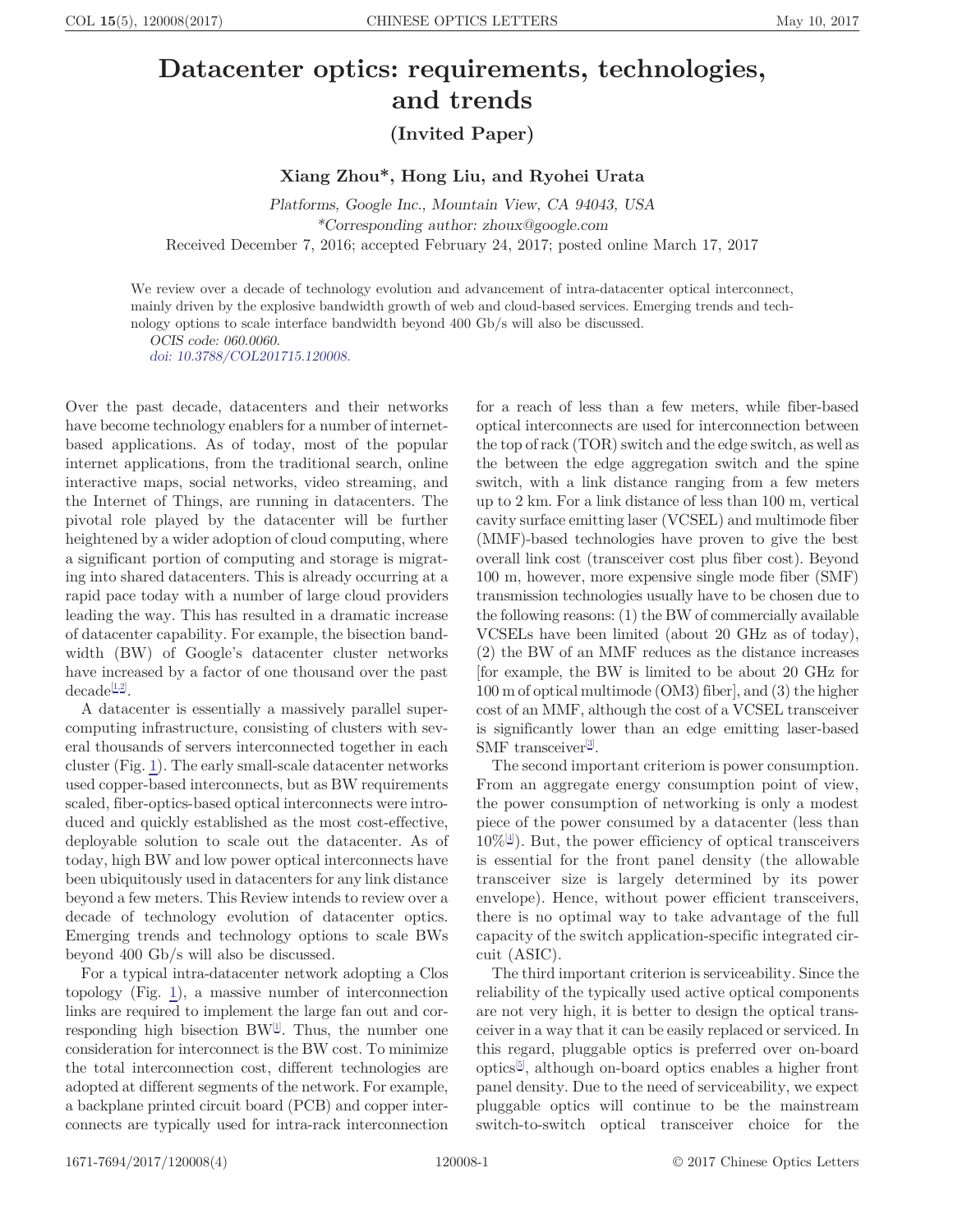<span id="page-1-0"></span>

Fig. 1. Google intra-datacenter network.

foreseeable future. An additional advantage for using pluggable optics is that it allows us to optimize the cost for different reaches (e.g., copper for a few meters, MMF for  $<100$  m, and SMF for  $>100$  m). Finally, for datacenter optics, cabling efficiency as well as transmission latency also needs to be considered.

Back in 2004, our first intra-datacenter network design adopted a four-post cluster architecture implemented with commercial switches and a copper-based interconnect. As BW h requirements scaled, a large Clos network architecture was introduced using custom switch hardware and software. To improve the network BW and the overall interconnection cost, in 2007, optical interconnects were deployed at a large scale in Google datacenters, which was an industry first. The viability in cost of 10 Gb/s VCSEL/MMF-based interconnects [with smallform-factor-pluggable (SFP) transceivers] tipped the scales away from copper interconnects, which were bulky and too difficult to deploy at the number and length scales required. In 2012, we achieved the first large-scale deployment of SMF-based interconnects in the datacenter with a 40 GbE quad-SFP (QSFP) for Jupiter Networks, capable of up to 1.3 Pb/s of bisection BW<sup>[[1\]](#page-3-0)</sup>. Specifically, we used 4 × 10 Gb∕s of uncooled coarse wavelength division multiplexing (CWDM) technology with direct modulated lasers.

Figure 2 illustrates datacenter optics technology evolution over time. The first generation of datacenter optics operates at 10 Gb/s, using two-level non-return-tozero (NRZ), direct detection, and a single wavelength (850 nm for an MMF and 1300 nm for an SMF). The second generation, which operates at 40 Gb/s using a QSFP form factor, was enabled by scaling the optical lanes: space division multiplexing (SDM) for VCSEL/MMF transceivers and uncooled CWDM technology for SMF transceivers. The current generation (i.e., the third generation) operates at 100 Gb/s using a QSFP28 form factor. The higher BW is enabled by scaling the lane speed from 10 to 25 Gb/s. Such a lane speed increase is made possible thanks to the advancement of high-speed direct optical modulation technologies as well as the progress made in high-speed electrical processing technologies. Note that simple pulse amplitude modulation (PAM2) and direct detection techniques were used in all three generations. For the next generation 400 G, a more BW-efficient higher-order modulation format PAM4 has been introduced to scale lane speed from 25 to 50 Gb/s. By increasing the baud rate from 25 to 50 Gbaud, single lane 100 Gb/s could also be achieved for SMF transceivers by using higher BW optical components (external modulators, photodetector). But, it will be challenging to scale to 100 Gb/s per lane for VCSEL/MMF (a major technology advancement is needed to increase VCSEL BW to 30 GHz or beyond without compromising the required reliability and manufacturability).

In Fig.  $3(a)$ , we show the front panel BW using 10, 40, and 100 G pluggable optics technology. For comparison, the switch input/output  $(I/O)$  BW trend line is also



Fig. 2. Datacenter optical transceiver evolution.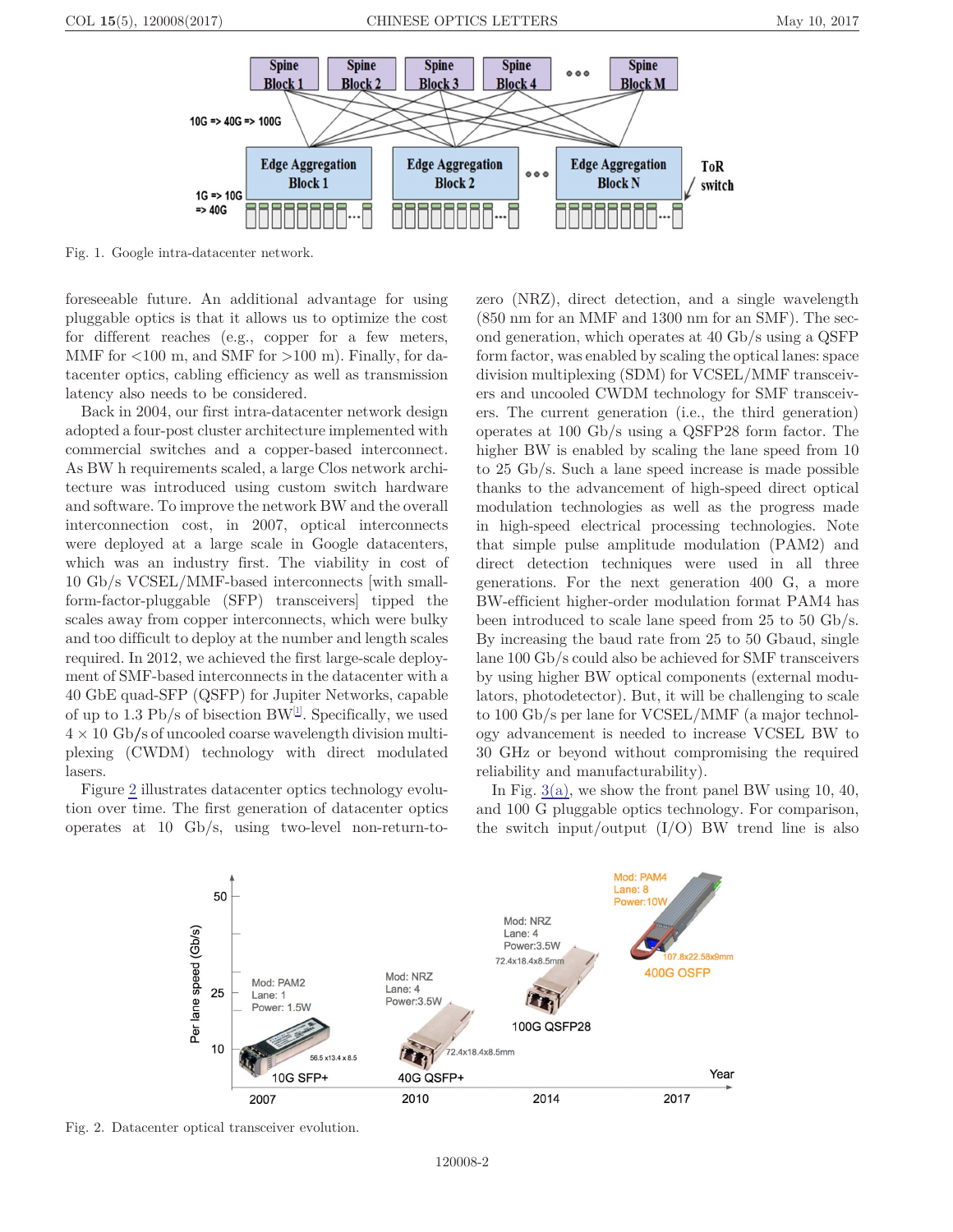<span id="page-2-0"></span>

Fig. 3. Historical view on the (a) pluggable optics front panel BW and (b) energy efficiency scaling.

drawn in the figure. Historically, a pluggable optics front panel BW density improves about one decade per seven years. Such an improvement rate is slightly slower than the switch capacity growth rate, which is about one decade per five years. Until 100 G, there has been no scaling problem as the switch capacity has been smaller than what can be supported by the pluggable optics density. Beyond 100 G, however, pluggable optics will need to scale faster to keep up with switch capacity growth: 400 G at octal  $SFP$  (OSFP)<sup>[\[6\]](#page-3-0)</sup> or a similar form factor may be needed by the 2017/2018 time frame, while 800 Gb/s at the same form factor may be needed by 2020/2021. In Fig. 3(b), we show the corresponding energy efficiency improvement over time and technologies. The energy efficiency improves about one decade per 10 years, which is slower than the actual BW density improvement. Better thermal designs for the pluggable optics was used to sustain the faster BW density improvement in the past, and we expect that more aggressive thermal management is needed to meet the more stringent BW density requirements for 400 Gb/s and beyond.

Fundamentally there exists three degrees of design freedom to allow us to scale interconnect BW as is illustrated in Fig. 4: (1) increasing the symbol rate per lane, (2) increasing the number of parallel optical lanes, and (3) encoding more bits into each symbol (i.e., higher-order modulation formats). Each of the three orthogonal



Fig. 4. Technology options to scale the BW. WDM, wavelength division multiplexing; PDM, polarization division multiplexing.

ternal modulated laser (EML) or Mach–Zehnder modulator (MZM) is limited to about 30 to 40 GHz. A 7 nm CMOS could enable power efficient 50 Gbaud systems (100 Gb/s per lane with PAM4) with EML/MZM, but a major innovation in optical modulator technology is needed to scale beyond 50 Gbaud. Scaling BW using the parallel channel axis is very effective in terms of increasing the aggregate data rate per interface, but the downside is that the required number of optical and electrical components increases linearly with the number of optical lanes. Furthermore, the use of an increased number of optical components, especially the active optical components, will impact the total yield and cost. The use of mature photonic integration technology may help alleviate this problem. Tighter optoelectrical integration and/or packaging are also critical for

technology choices has its advantages and constraints. Scaling in the symbol rate axis is the most cost-effective method, but its potential is limited by electrical I/O capability as well as the achievable optical component BW. For example, a 16 nm CMOS is needed to enable power efficient 25 Gbaud performance, and a 7 nm CMOS is needed to enable an efficient 50 Gbaud electrical performance. For optical components, the commercially available lower cost directly modulated laser (DML) BW is limited to about 20–25 GHz, and the more expensive ex-

reducing the total power (otherwise the worst case power increases linearly with the number of lanes). Scaling in space is undesirable due to a higher fiber cost and volume.

Finally, encoding more bits into each symbol allows us to scale the serial bit rate without imposing higher component BW requirements, but such a lower BW requirement is achieved at the expense of the signal-to-noise ratio (SNR) as well as inter-symbol interference (ISI) and other channel impairments (such as various optical and electrical interferences). For example, as compared to PAM2, PAM4 requires about a 9.4 dB higher SNR than PAM2 (assuming it is operating at the same baud rate), and it is about 9 dB less tolerant toward optical multipath interference (assuming it is operating at an identical bit error